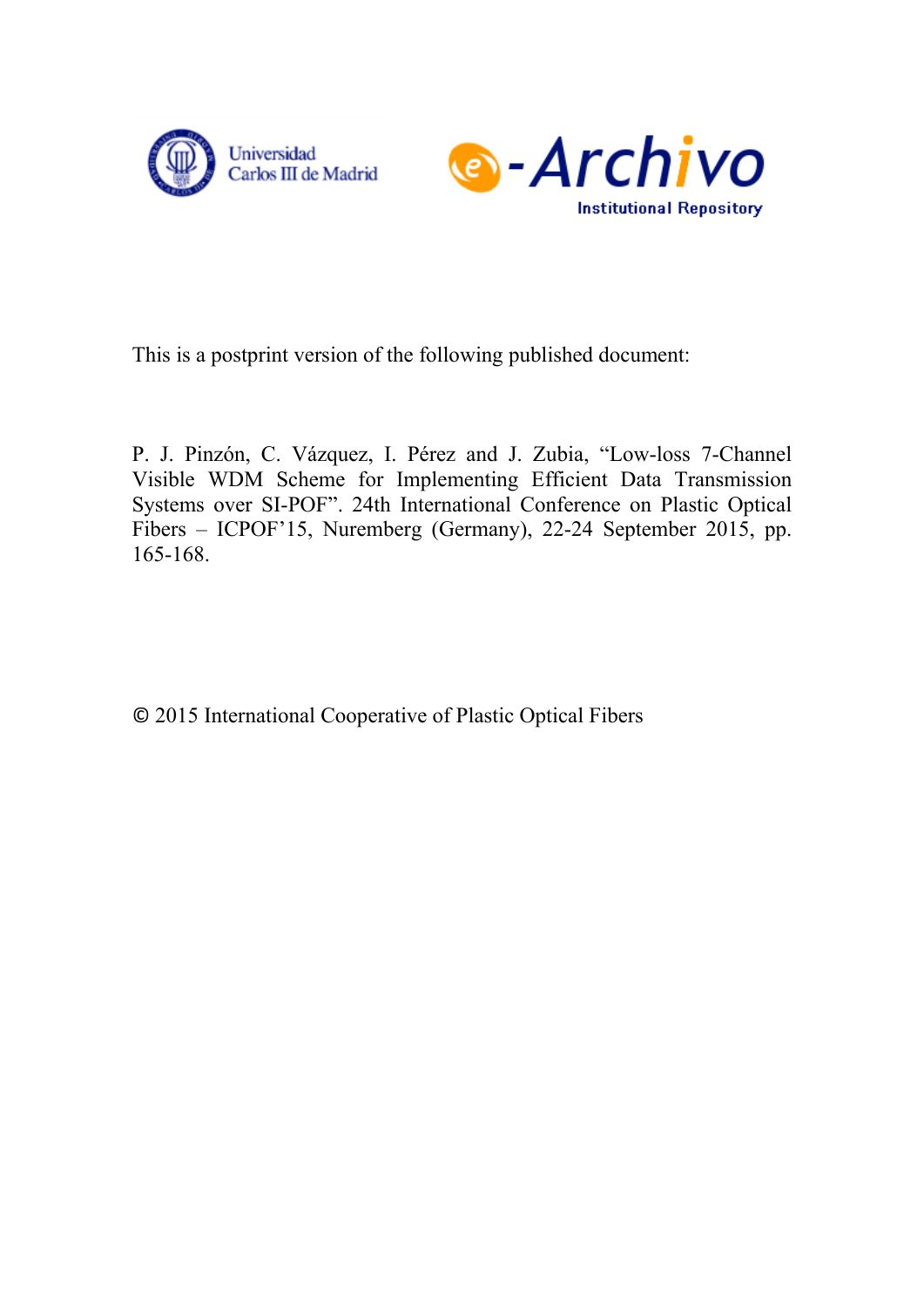# **LOW-LOSS 7-CHANNEL VISIBLE WDM SCHEME FOR IMPLEMENTING EFFICIENT DATA TRANSMISSION SYSTEMS OVERSI-POF**

P. J. Pinzón<sup>1\*</sup>, C. Vázquez<sup>1</sup>, I. Pérez<sup>1</sup> and J. Zubia<sup>2</sup>

- 1: Department of Electronics Technology, Carlos III University of Madrid, Avda. de la Universidad 30, 28911, Leganes (Madrid), Spain.
- 2: Electronics and Telecommunication Dpt., Universidad de! Pais Vasco, Euskal Herriko Unibertsitatea, 48013, Bilbao (Pais Vasco), Spain.

\*Corresponding author: ppinzon@ing.uc3m.es

**Abstract:** In this work, the design of a visible wavelength division multiplexing (WDM) scheme of 7 channels is presented. The multiplexing is performed using a fiber bundle based multiplexer with insertion losses *(!Ls)* lower than 2.2 dB, including the losses by LDs' coupling. The channels separation is performed by using a compact demultiplexer based on a reflective diffraction grating. This demultiplexer is optimized to accommodate up to 8 channels in the range from 430 to 655 nm, with *ILs* lower than 4.5 dB per channel. The analysis done on the proposed WDM scheme shows that the total *!Ls* included by multiplexing and demultiplexing are lower than 7 dB. This is enough to obtain a real improvement in the performance of commercial and experimental transmission systems based on visible WDM over SI-POF.

**Key words:** Demultiplexer, Multiplexer, Polymer Optical Fiber, Visible, Wavelength Division Multiplexing.

#### **1. Introduction**

Most important limitation of visible WDM links over the step-index polymer optical fiber (SI-POF) is the power penalty due to the multiplexers (mux) and demultiplexers (demux) high insertion losses *(!Ls),* limiting the transmission capacity of each channel in comparison with single channel systems, for the same transmitted power [1]. This can be overcome by reducing the muxes/demuxes' *!Ls,* and/or increasing the transmission power. But the latter solution increases the system power consumption and is only suitable for scenarios where working outside the eye-safety-limit is allowed [2], [3]. Therefore, the development of mux/demux devices with lower *!Ls* and higher channel counts than the current proposals is essential in order to implement efficient visible WDM based SI-POF links, working near the eye-safety-limit and using low-power technology [1], especially for In-Home and Office networks [4]. On the other hand, the design of mux/demux devices with a reduced size is another important requirement for the effective implementation of visible WDM based SI-POF networks.

In this work, the design of a complete SI-POF visible WDM scheme of 7 channels is presented. The multiplexing is performed using a low-loss mux of 7 channels based on a fiber bundle and a lenses system for coupling the light from the fiber bundle to the SI-POF. The mux's design and simulation are done using a sequential ray tracing software, considering the main optical power loss factors and the divergence of three commercial laser diodes (LDs) at 405, 520 and 660 nm. The channels separation is performed using a compact demux based on a reflective diffraction grating [5]. optimized to accommodate up to 8 channels in the range from 430 to 655 nm with *ILs* lower than 4.5 dB per channel. The power budget analysis of the system is also presented. The low insertion losses of the proposed visible WDM scheme reduce the need of increasing the transmission power, in comparison with single channel systems, which is fundamental for implementing energy efficient technology.

# **2. 7-Channel Visible WDM Transmission System**



*Fig. l. Transmission scheme of the proposed SI-POF visible WDM system of 7 channels.*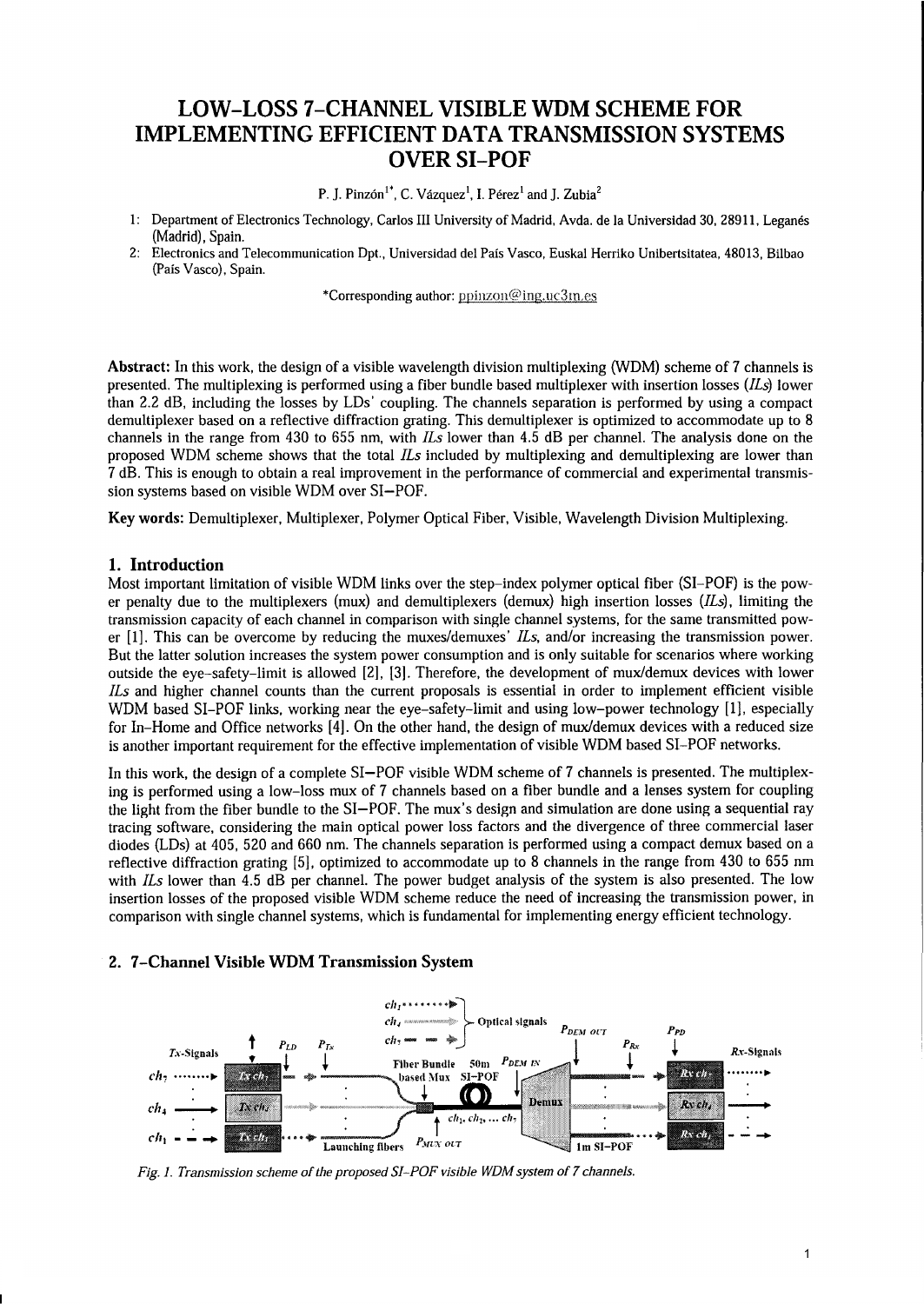Figure 1 shows the general description of the proposed SI-POF visible WDM scheme. The objective is to obtain a low-loss link between two points for implementing an efficient WDM transmission using 7 channels. In the transmitters *(Txs),* the different transmission signals (Tx-signals) modulate the Laser Diode (LD) of the respective channel. A fiber bundle based multiplexer (mux) transmits the 7 channels over the SI-POF link of 50 m, and a diffraction grating based demultiplexer (demux) splits the different channels to their respective receivers *(Rxs)*  at the end of the link. The optical signals are converted back to electrical signals ( $Tx$ -signals) at the receivers by using pin-photodiode based receivers.

#### *2.1. Multiplexer*

The proposed multiplexing scheme is shown in Fig. 2. It consists of three main sections. First, the light from each transmitter (laser diode, LD) is injected into different input fibers, through coupling lenses. Then, the 7 input fibers are joined to form a fiber bundle. And finally, they are multiplexed into a single SI-POF using a lens system.



*Fig. 2. Proposed 7:1 multiplexing scheme for multi-wavelength transmission over SI-POF networks.* 

The fiber bundle BF20HSMA from Thorlabs is considered. It is made of seven step-index silica multimode fibers; each one has 550 µm core diameter, 600 µm cladding diameter, 630 µm buffer diameter and 0.22 *NA.*  The coupling of the different LD is done using the aspheric lens 352440 from LightPath. The optimal distances *p*  and *q* (see Fig. 2) of each LD are found by optimizing the coupled power in the input fiber. Table 1 shows the coupling efficiency calculated from the characteristics of three commercial LDs, covering the visible spectrum (405, 520 and 660 nm). It can be shown that the coupling efficiency is over 69% ( $IL < 1.6$  dB) in the three cases.

The multiplexing system is made up of a collimator lens and a focusing lens as shown in Fig. 2. Fig. 3 shows the multiplexing system layout. These lenses are not commercial, but are simple biconvex lenses. The material used for the collimator and the focusing lenses are N-LASF43 and N-LAK12, respectively. The radii of the surfaces 2, 3, 4 and 5 (see Fig. 3) are 7.404, -10.141, 2.337 and -1.441. Finally, the distances between the surfaces 1 and 2, 2 and 3, 3 and 4, 4 and 5, and 5 and the output are 7.091, 13.058, 14.162, 6.552 and 0.028 mm, respectively. A decenter coordinate is used to simulate the position of the input fibers in the bundle. The six outer fibers are at the same distance from the center, so they can be represented by the decenter value (0.630, 0.000) since the system is symmetric. The system has been designed so that the outer fibers have the best possible coupling.



*Fig. 3. Layout of the Multiplexing lens system.* 



*Fig. 4. Profile of a beam from the fiber bundle focused at the end face of the SI-POF,*  $\lambda$  *= 520nm.* 

The multiplexing lens system allows that more than 99% of rays fall on the end-face of the SI-POF with a *NA*  lower than 0.5. So the multiplexing efficiency is determined by the Fresnel losses, scattering, the material ab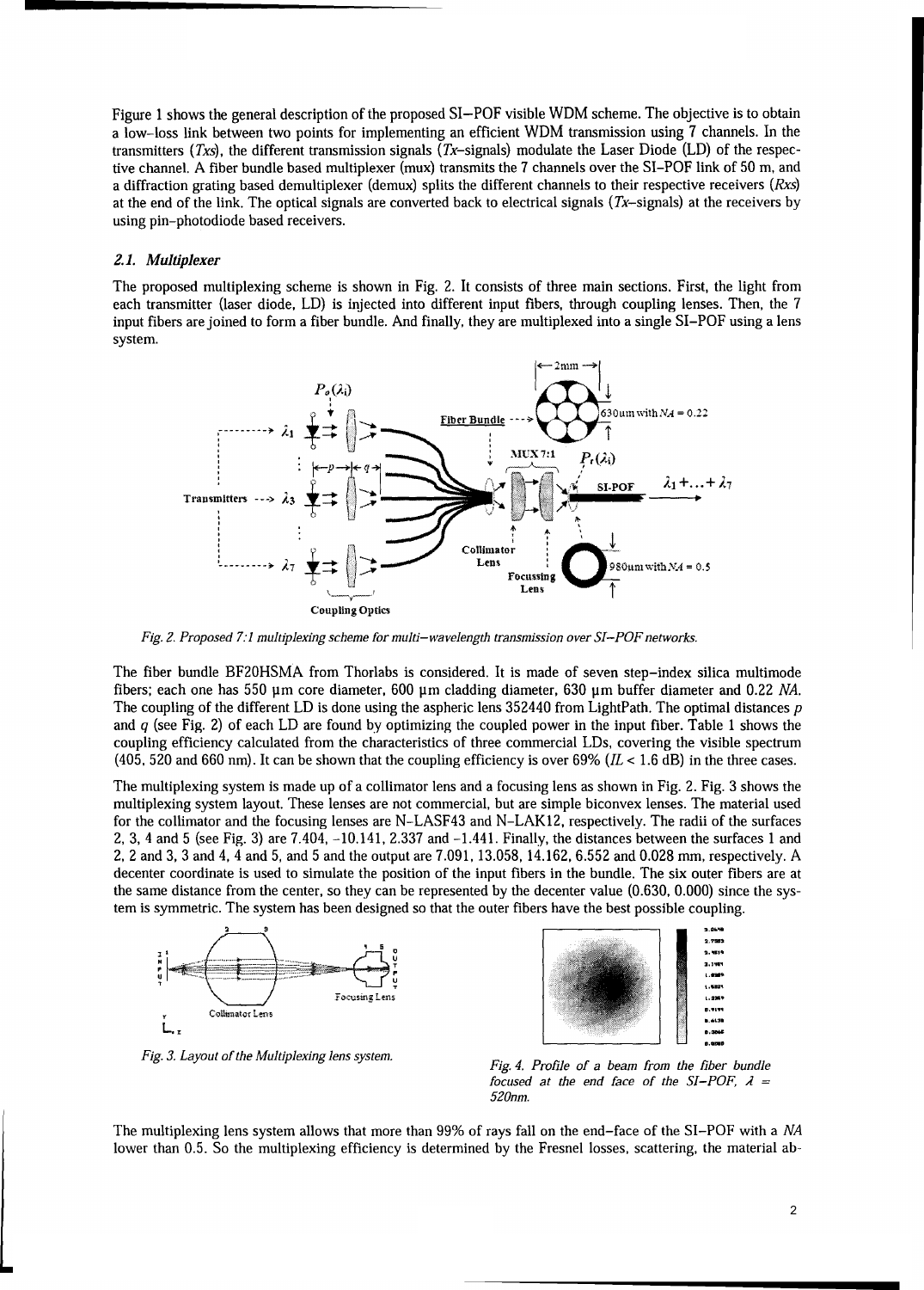sorption (air, fiber and glasses) and the imperfections of the fibers. These phenomena, except for the fiber imperfections, are considered in the efficiency calculations. It is also considered that the beams at the output of the fiber bundle have a diameter of 0.55 mm and *NA* of 0.22 with Gaussian profile. Fig. 4 shows the profile at the output surface (SI-POF) of a 520 nm beam that comes from an input fiber that is decentered 0.630 mm (one of the six outer fibers). It can be shown that most of the energy is focused at the center of the SI-POF. The coupling efficiency in this case is 89%. The multiplexing efficiency of 3 representative LDs in the visible range is shown on Table l.

| ciency includes the coupling and the multiplexing efficiencies and the attenuation of the input fiber (1 m). |            |                        |          |                               |                       |       |                         |  |  |  |  |  |
|--------------------------------------------------------------------------------------------------------------|------------|------------------------|----------|-------------------------------|-----------------------|-------|-------------------------|--|--|--|--|--|
| -LD                                                                                                          | Wavelength | <b>Beam Divergence</b> |          | Efficiency $%$ ( <i>Eff</i> ) |                       | $H =$ |                         |  |  |  |  |  |
|                                                                                                              |            | Perpendicular          | Parallel |                               | Coupling Multiplexing | Total | $-10\log(Tot$ al<br>Efħ |  |  |  |  |  |
| DL-5146-101S                                                                                                 | 405 nm     | 19°                    | Q٥       | 0.74                          | 0.82                  | 0.60  | $2.22 \text{ dB}$       |  |  |  |  |  |

PL 520  $\rm{520\;mm}$  520 nm  $\rm{22^o}$   $\rm{7^o}$  0.69  $\rm{0.89}$  0.89  $\rm{0.61}$  2.15 dB HL6544FM 660nm 17° 10" 0.83 0.89 0.74 1.31 dB

TABLE 1: Transmitters characteristics and efficiency of the proposed multiplexing system. The total efficiency includes the coupling and the multiplexing efficiencies and the attenuation of the input fiber (1 m).

From the results shown on Table 1 we can say that the proposed multiplexer has insertion losses lower than 2.5 dB per channel, in the range of 405 nm to 660 nm.

#### *2.2. Demultiplexer*

The demultiplexing is performed using the low-loss 8-channel mux/demux reported in [5), but excluding the channel at 625 nm due to the high attenuation of the fiber. It is based on a collimator/focusing lens and a reflective diffraction grating. The transfer function of each mux/demux channel is shown in Fig. 5. The central wavelengths are  $\lambda_1 = 430$  nm,  $\lambda_2 = 465$  nm,  $\lambda_3 = 497$  nm,  $\lambda_4 = 530$  nm,  $\lambda_5 = 562$  nm,  $\lambda_6 = 595$  nm,  $\lambda_7 = 655$  nm for channels  $ch_1$  to  $ch_7$ , respectively. The  $\overline{Ls}$  < 4.5 dB with uniformity of 1.3 dB and the crosstalk attenuation is greater than 30 dB (inside of the 3 dB bandwidth of each channel). The spatial separation between consecutive channels (ports) is greater than 1.23 mm, with total separation of  $S = 8.84$  mm. The size is about 57 mm  $\times$  50 mm (height  $\times$  length). The spectral band-pass bandwidth at  $-3$  dB of all the channels is greater than 20 nm, and their spectral band-pass bandwidths at -25 dB are between 12 and 21 nm. Fig. 5 also shows the experimental attenuation of the SI-POF considered for the link.



*Fig. 5. 7-channels muxldemux transfer function (left axis} and measured Sl-POF attenuation (right axis, solid line}.* 

#### 3. Power Budget Analysis

Table 2 shows the Loss budget of the proposed WDM system, considering the SI-POF attenuation, the multiplexing and demultiplexing losses. Where  $P_{Tx}$  is the average power coupled to the launching fiber;  $P_{MUX\_OUT}$  is the average power coupled to the SI-POF;  $P_{DEM\_IN}$  and  $P_{DEM\_OUT}$  are the average powers at the input and at the output of the demultiplexer, respectively;  $P_{Rx}$  is the average power at the end of the SI-POF link; and  $P_{PD}$  is the average power at the receiver's photo-detector (see Fig. l}. It is also shown that the experimental receiver sensitivity at 650 nm is -18.85 dBm. This value is measured as the minimum power required at the receiver to obtain a signal to noise ratio (SNR) lower than  $-25.4$  dB, for 1 Gb/s operation.